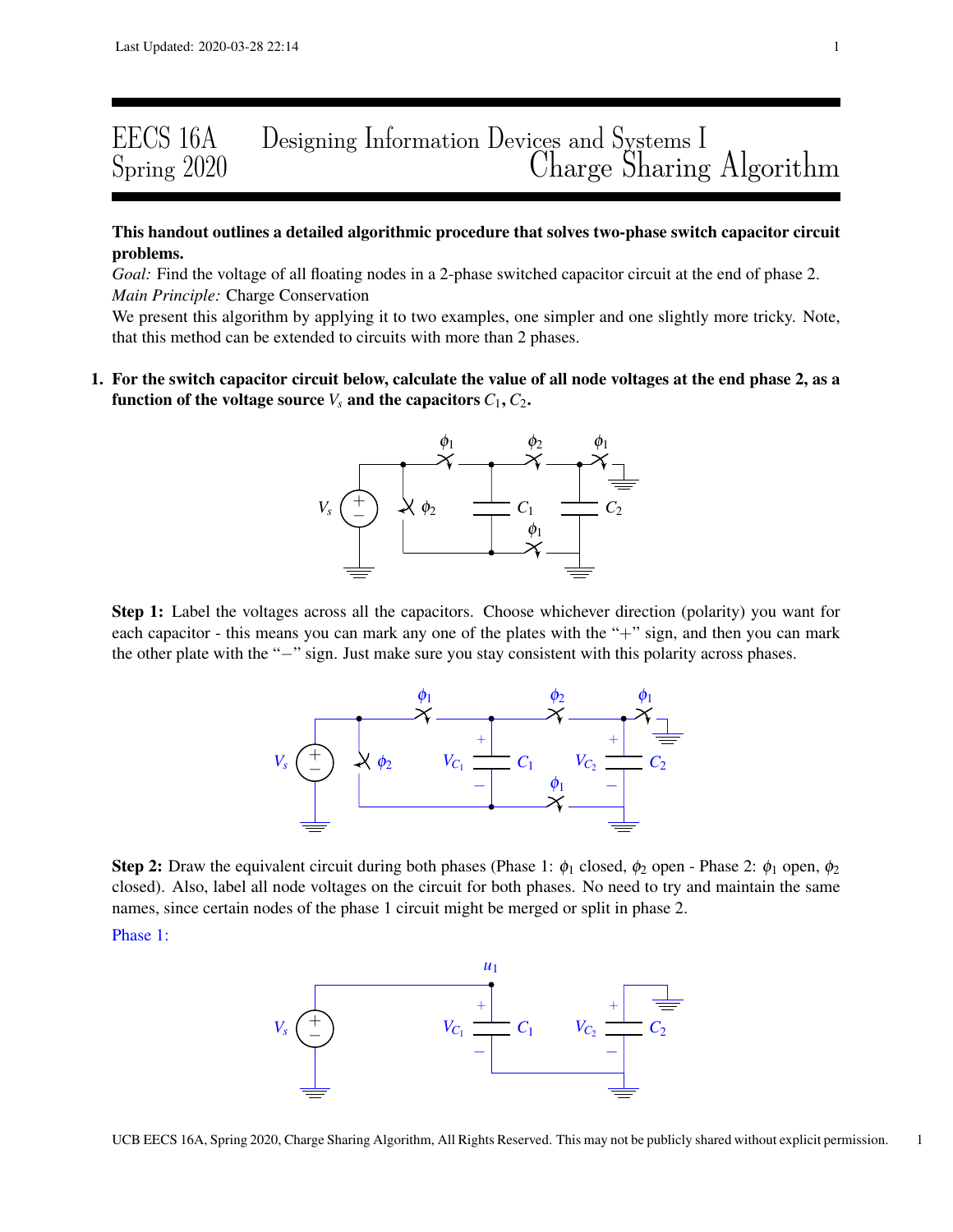#### Phase 2:



Step 3: Identify all "floating" nodes in your circuit during phase 2. A floating node is a node out of or into which no charge can flow. You can identify those nodes as the nodes connected only to capacitor plates, op amp inputs or comparator inputs. These will be the nodes where we apply charge sharing.

In this case the only node that is floating during phase 2 is node  $u_3$ . (Node  $u_2$  is connected to the voltage source, i.e.  $u_2 = V_s$ , and the 3<sup>*rd*</sup> node is the ground node).

Step 4: For steps 4-6 we will examine each phase 2 floating node individually. Pick a floating node from the ones you found in step 3 and identify all capacitor plates connected to that node during phase 2. Then, calculate the charge on each of these plates during phase 1.

To do so, identify all nodes in your circuit during phase 1. Label all node voltages, and write the voltages across each capacitor as functions of node voltages (step 2 should help you with that). Do this according to the polarities you have selected. Then the charge is found as  $Q = CV_C$  (where  $V_C$  is the voltage *across* a capacitor).

*Careful:* The plate marked with the "−" sign will have  $Q = -CV_C$  and the plate marked with the "+" sign will have  $Q = CV_C$  stored onto them.

*Careful 2:* We assume here that you know all node voltages during phase 1. If you don't, before starting this procedure calculate the node voltages you need using one of the previously introduced circuit analysis techniques (most likely KVL will do the job).

Looking at our single floating node we can see that the "+" plates of  $C_1$  and  $C_2$  are connected to it during phase 2. Let's calculate the charge on these plates during **phase**  $\phi_1$ .

$$
Q_{u_3}^{\phi_1} = V_{C_1}C_1 + V_{C_2}C_2
$$
  
=  $(V_s - 0)C_1 + 0$   
=  $V_sC_1$ 

Step 5: Find the total charge on each of the floating nodes during phase 2 as a function of node voltages. Use the same process as in Step 4, but this time using the node voltages during phase 2 to write the voltages across each capacitor. Make sure you kept the polarity same and pay attention to the sign of each plate.

$$
Q_{u_3}^{\phi_2} = V_{C_1}C_1 + V_{C_2}C_2
$$
  
=  $(u_3 - u_2)C_1 + (u_3 - 0)C_2$   
=  $(u_3 - V_s)C_1 + u_3C_2$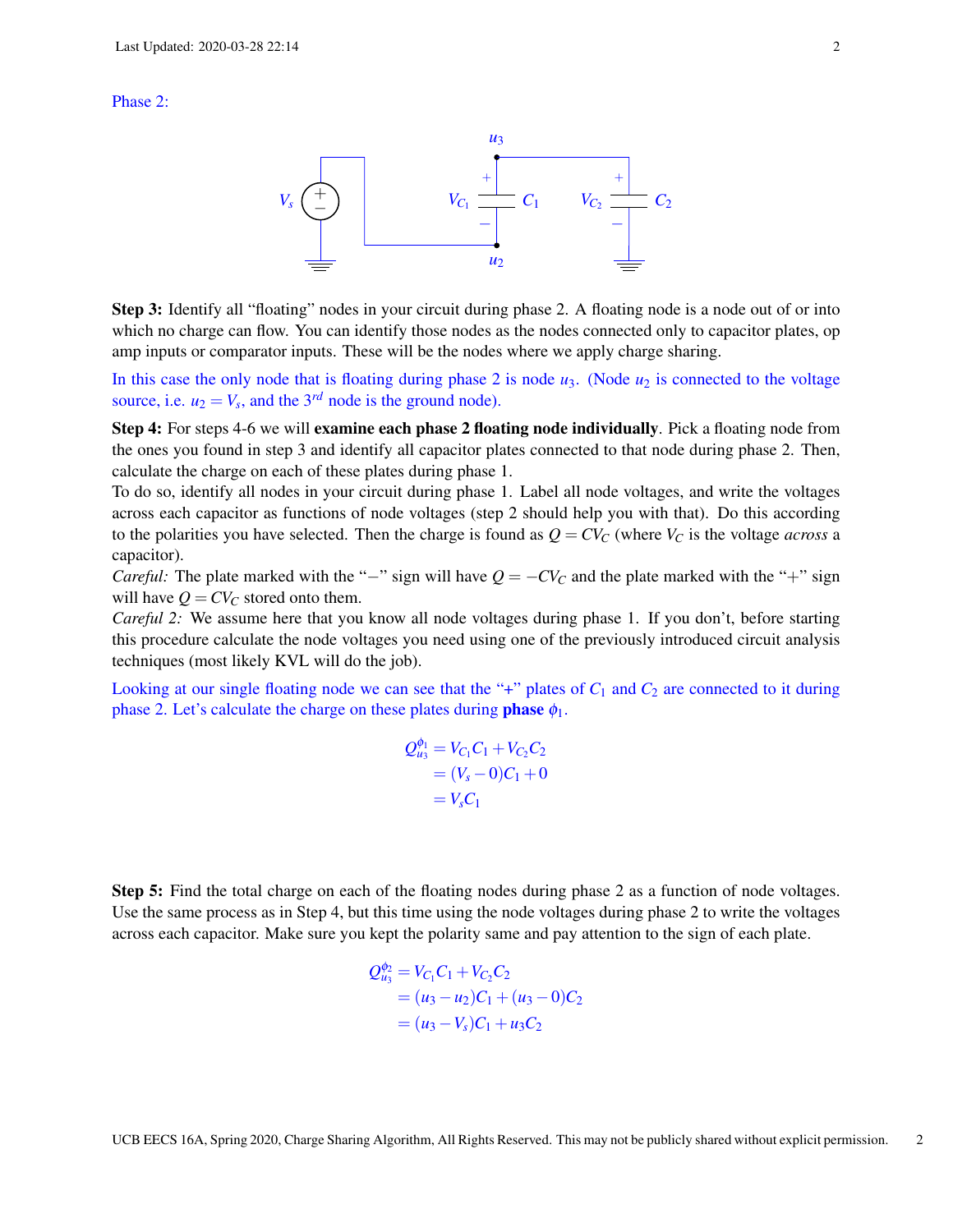Step 6: Equate the total charge calculated in phase 1 (Step 4) to the total charge calculated in phase 2 (Step 5) (charge conservation).

$$
Q_{u_3}^{\phi_1} = Q_{u_3}^{\phi_2}
$$
  
\n
$$
V_s C_1 = (u_3 - V_s)C_1 + (u_3 - 0)C_2
$$
  
\n
$$
u_3 = \frac{2C_1}{C_1 + C_2}V_s
$$

Step 7: Repeat steps 4-6 for every floating node. This will give you one equation per floating node (i.e. if you have *m* floating nodes you will have *m* equations). You can then solve the system of equations to find the node voltages during phase 2 (unknowns). It should have a unique solution!

In this problem we did not go through step 7 since we only had one floating node during phase 2. This means we have only one unknown node voltage  $(u_3)$  for which we solved using our single equation from Step 6. We will be using step 7 in our second example!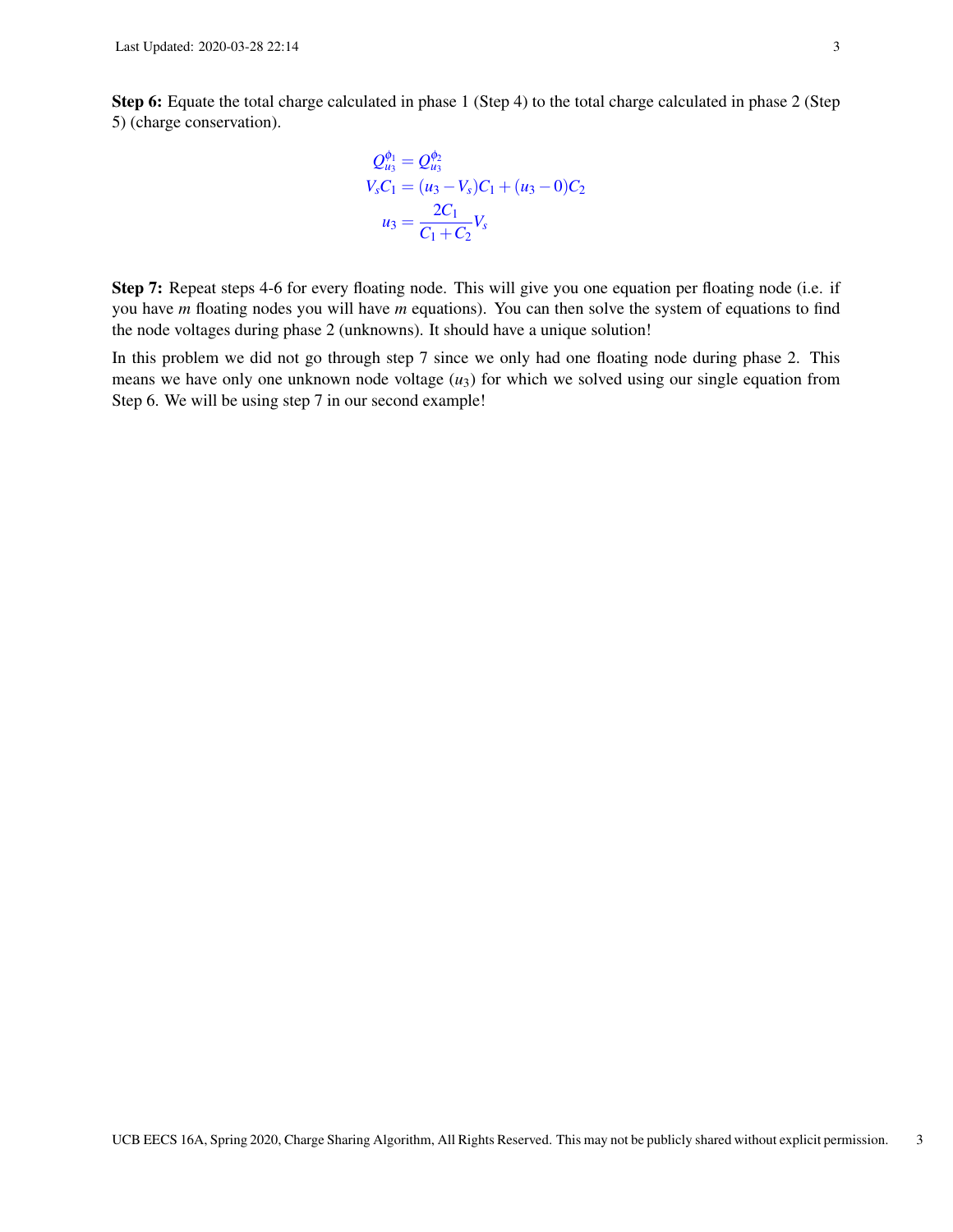2. Fall '19, Midterm 2: Find the voltage *Vout* across capacitor *C<sup>x</sup>* at the end of phase 2, as a function of *C*,  $C_x$ , and  $V_s$ . Assume that  $C_1 = C_2 = C$ 



Step 1: Capacitor voltage labelling.



UCB EECS 16A, Spring 2020, Charge Sharing Algorithm, All Rights Reserved. This may not be publicly shared without explicit permission. 4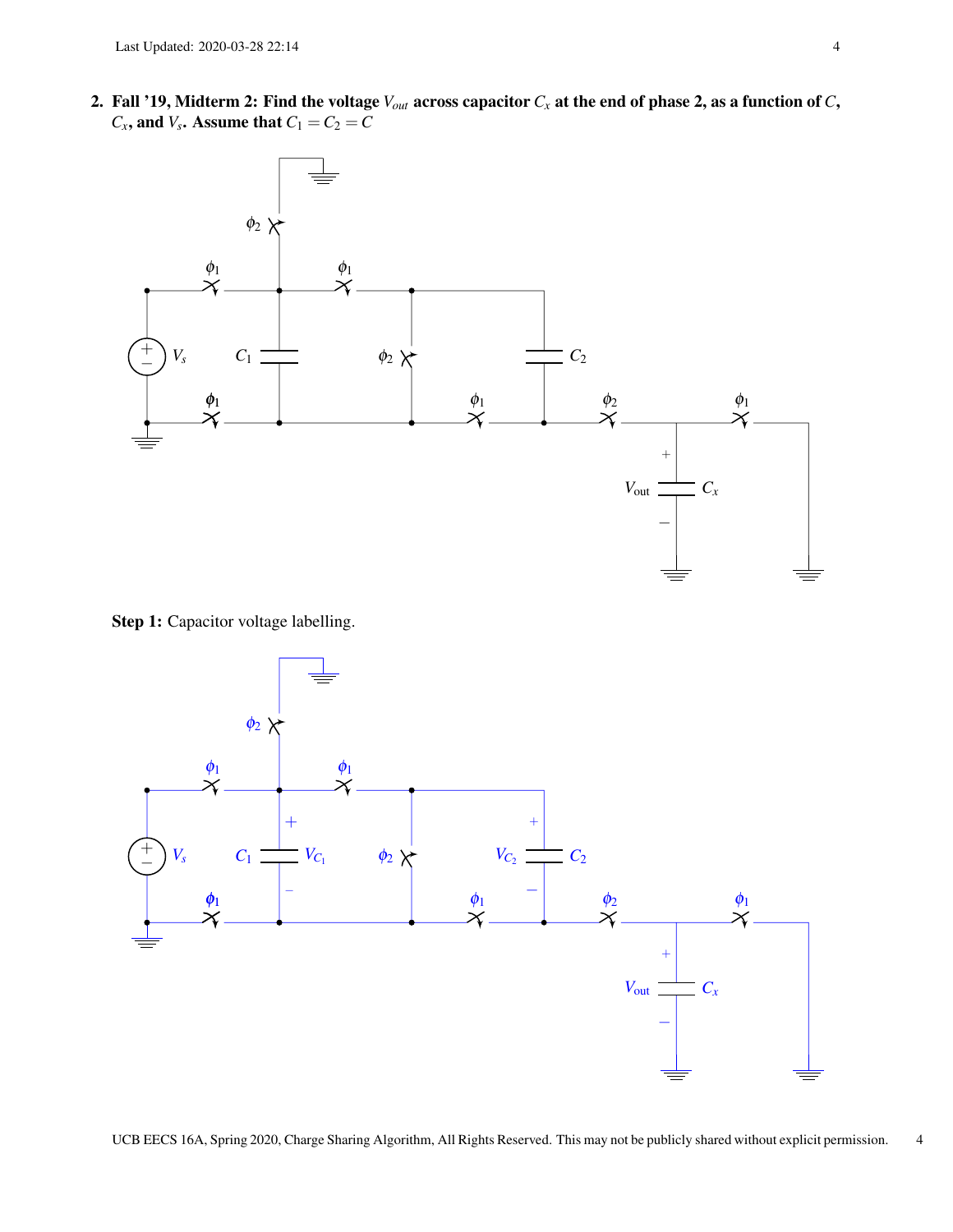Step 2: Redrawing the circuit during both phases.

### Phase 1:



Phase 2:



Step 3: Floating nodes during phase 2.

In this problem the floating nodes are  $u_2$  and  $u_3$  since no current is flowing into or out of them (they are only connected to capacitor plates).

Step 4: Total charge accumulated on phase 2 floating nodes during phase 1.

Let's look at  $u_2$  first: "−" plate of  $C_1$  and "+" plate of  $C_2$  are connected to that node during phase 2. Calculating the charge stored in them during phase 1 we get: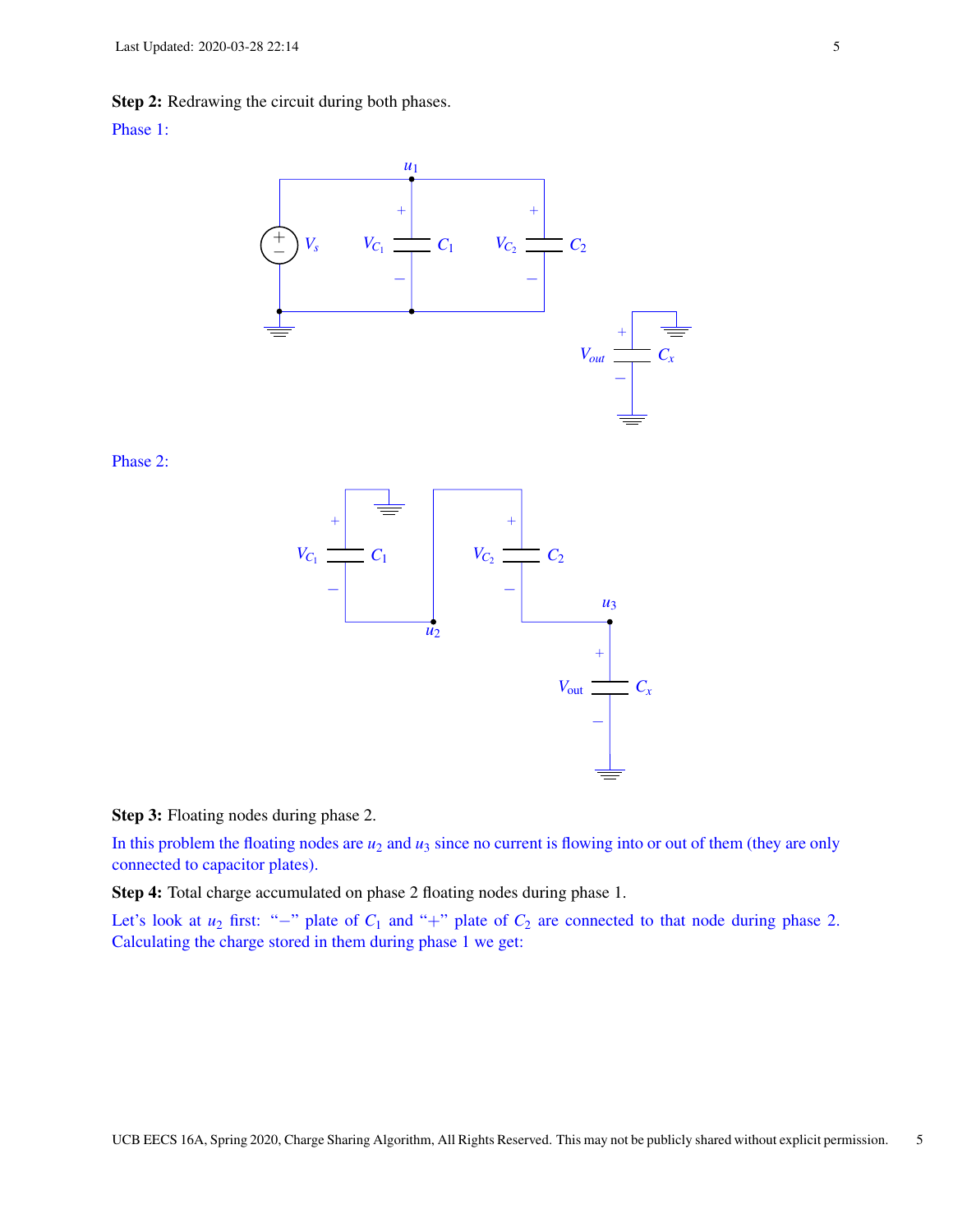$$
Q_{u_2}^{\phi_1} = -V_{C_1}^{\phi_1}C_1 + V_{C_2}^{\phi_1}C_2
$$
  
\n
$$
Q_{u_2}^{\phi_1} = -(u_1 - 0)C_1 + (u_1 - 0)C_2
$$
  
\n
$$
Q_{u_2}^{\phi_1} = -u_1C_1 + u_1C_2
$$
  
\n
$$
Q_{u_2}^{\phi_1} = -V_sC_1 + V_sC_2
$$
  
\n
$$
Q_{u_2}^{\phi_1} = 0
$$

Where in the last step we used that  $C_1 = C_2 = C$  was given in the exam.

Step 5: Total charge accumulated on phase 2 floating nodes during phase 2 as a function of node voltages.

$$
Q_{u_2}^{\phi_2} = -V_{C_1}^{\phi_2}C_1 + V_{C_2}^{\phi_2}C_2
$$
  
\n
$$
Q_{u_2}^{\phi_2} = -(0 - u_2)C_1 + (u_2 - u_3)C_2
$$
  
\n
$$
Q_{u_2}^{\phi_2} = (2u_2 - u_3)C
$$

Step 6: Equate charge calculated during phases 1 and 2.

$$
Q_{u_2}^{\phi_1} = Q_{u_2}^{\phi_2}
$$
  
0 = (2u<sub>2</sub> - u<sub>3</sub>)C<sub>2</sub>

Step 7: Repeating steps 4-6 for every floating node will give you one equation per floating node (i.e. if you have m floating nodes you will have m equations). You can then solve the system of equations to find the node voltages during phase 2 (unknowns). It should have a unique solution!

 $u_2 = \frac{u_3}{2}$ 2

Let's repeat Steps 4-6 for node *u*3:

#### Step 4:

*u*<sub>3</sub> is connected to the "−" plate of  $C_2$  and "+" plate of  $C_x$ . Charge during phase 1:

$$
Q_{u_3}^{\phi_1} = -V_{C_2}^{\phi_1} C_2 + V_{C_x}^{\phi_1} C_x
$$
  
= -(u\_1 - 0)C\_2 + (0 - 0)C\_x)  
= -u\_1 C\_2  
= -V\_s C

Step 5: Charge during phase 2:

$$
Q_{u_3}^{\phi_2} = -V_{C_2}^{\phi_2} C_2 + V_{C_x}^{\phi_2} C_x
$$
  
= -(u\_2 - u\_3)C\_2 + (u\_3 - 0)C\_x)  
= -u\_2C\_2 + u\_3(C\_x - C\_2)

(1)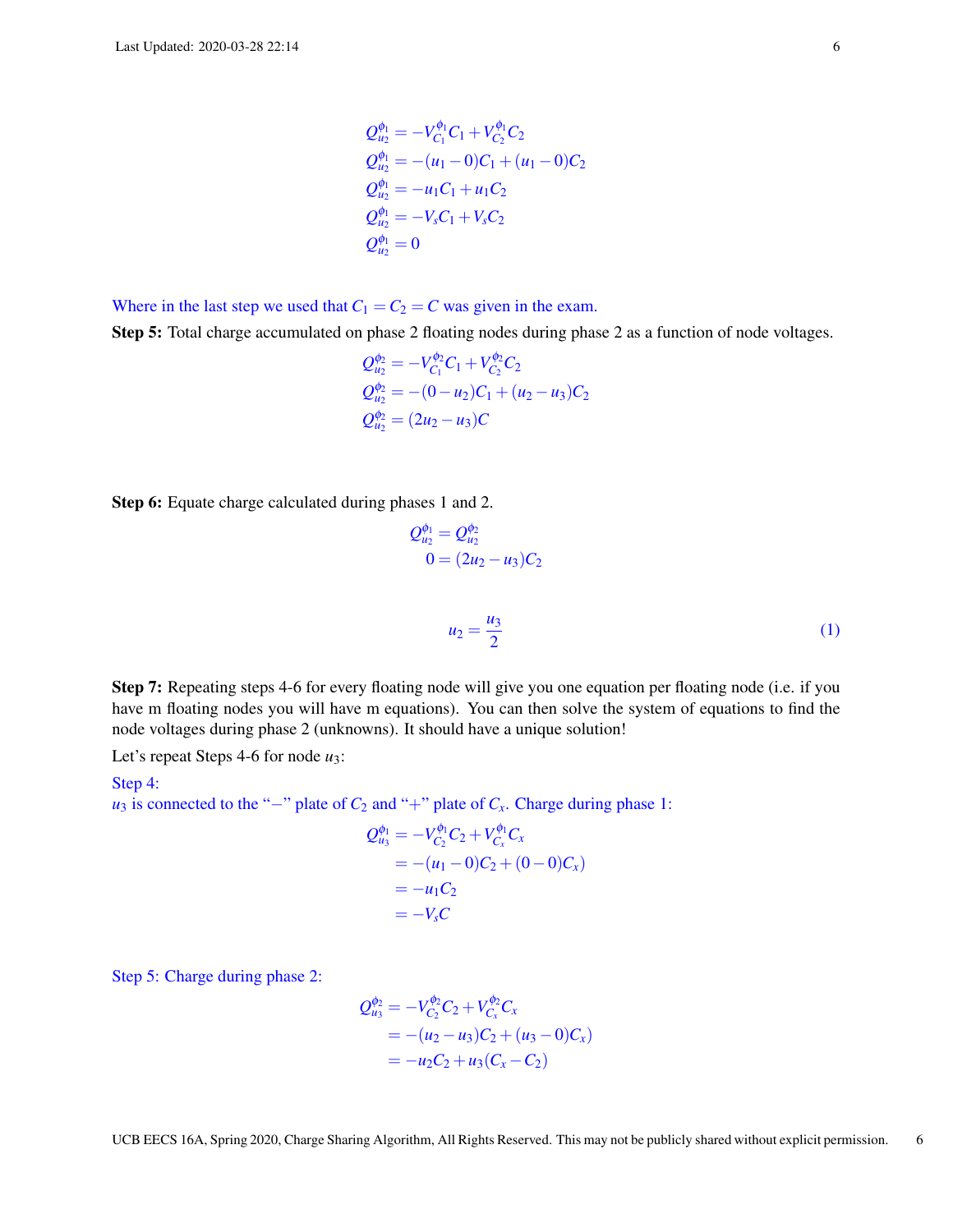Step 6: Equate the charge from steps 4 and 5:

$$
Q_{u_3}^{\phi_1}=Q_{u_3}^{\phi_2}
$$

$$
-V_s C = -u_2 C + u_3 (C + C_x)
$$
 (2)

Finally, solve the system of equations (1), (2): Plugging (1) into (2) we get:

$$
-V_s C = -\frac{u_3}{2}C + u_3(C + C_x)
$$

$$
u_3 = -\frac{C}{\frac{C}{2} + C_x}V_s = -\frac{2V_s}{1 + \frac{2C_x}{C}}
$$

And of course,  $V_{out} = u_3$ .